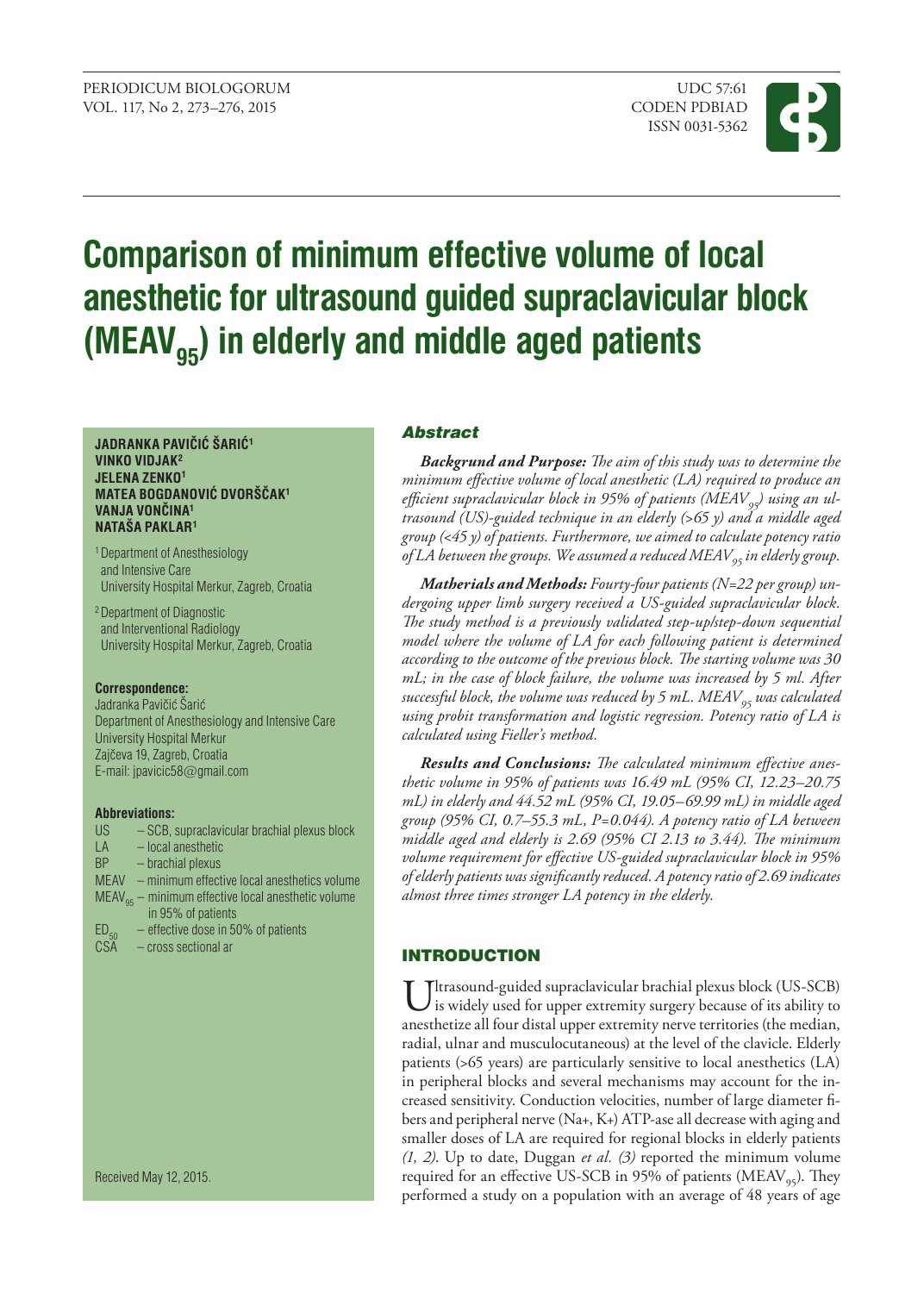and found  $\text{MEAV}_{95}$  to be 42 ml. Recently we conducted a study where we described structural changes of brachial plexus in the elderly population *(4)*. We observed a significantly smaller surface area in comparison to the younger patients. Also, we determined the minimum volume of LA required for an effective US-SCB in 50% of patients ( $MEAV_{50}$ ) using the Dixon and Massey study protocol. However, in clinical practice, the  $MEAV_{50}$  carries little probative value, the MEAV<sub>90</sub> or MEAV<sub>95</sub> provide a more accurate measure of the volumes needed to ensure a successful block. The aforementioned structural changes to the brachial plexus in addition to the increased sensitivity that the elderly patients exhibit to LA render the data referring to the minimum anesthetic volume required for an effective US-SCB in 95% of middle aged patients not applicable to the elderly population. Therefore, the aim of this study is to calculate the minimum effective volume of LA (50:50 mixture of 0.5% levobupivacaine and 2% lidocaine) required to produce an effective US-SCB for surgical anesthesia in 95% of patients in elderly patients (>65 years) and in middle aged patients (<45 years) by using logistic regression. We hypothesize reduced LA requirements for the elderly as compared to the middle-aged patients. Since the present study is a dose-response model, the secondary outcome is a potency ratio of LA between the two groups.

#### Matherials and Methods

After we obtained a Hospital Ethics Committee approval for the study as well as a written informed consent from every participant, we recruited 22 elderly (>65 years) and 22 middle aged (<45 years) patients undergoing upper limb surgery to this observer-blinded, up–down sequential allocation study. The study was registered in Clinical-Trials.gov and identifier number NCT01467596 has been issued on the November 4<sup>th</sup>, 2011. The inclusion criteria were age (>65 years in elderly group and 18–45 years in middle aged group) and a pressumed upper limb surgery in nerve territories of the brachial plexus. Exclusion criteria were the patient's refusal of regional anesthesia, neurologic or neuromuscular diseases, diabetes mellitus and clinical signs of cutaneous infection at the site of needle insertion. We examined all patients with the same ultrasound (Nemio Toshiba Medical System Inc 2001, Japan) with a linear 12 MHz probe. The patients were placed in a supine position with their heads turned opposite to the upper extremity being anesthetized. Brachial plexus is found lateral to the round pulsating hypoechoic subclavian artery that lies on top of the hyperechoic first rib. Prior to performing the block we administered 25 mcg of fentanyl to all patients. We placed a 25G spinal needle (90 mm, Quincke type, Vygon, France) on the outer (lateral) end of the probe and advanced it along the long axis of the probe in the same plane as the ultrasound beam (in plane techniqe). Once the needle tip almost reached the cluster on the ultrasound image, half of the LA volume

was injected in proximity to the plexus. We then repositioned the needle cranially in order to distribute the remaining anesthetic volume around the entire brachial plexus cluster. For the purpose of block assessment, we defined time zero as the time of needle removal from the skin. Every 5 min for up to 30 min, a blinded observer checked for pinprick anesthesia with a 23G needle as well as for the loss of cold sensation by applying an alcohol swab in the central sensory region of each nerve location (the median, ulnar, radial and musculocutaneous nerve). The response was compared to the same stimuli delivered to the contralateral arm. We defined a successful block as a total loss of pinprick sensation and total loss of cold sensation in all four regions innervated by the distal nerves assessed within 30 min of LA injection.

The starting volume of the LA mixture was 30 mL. If a successful block was achieved, volume of LA administered to the following patient was reduced for 5 ml. Otherwise, if a complete sensory block in any of distal nerve distributions did not occur, we declared it as failed block and increased the volume administered to the following patient for 5 mL of LA. We first estimated the minimum effective volume required in 50% of patients (MEAV<sub>50</sub>) and then applied logistic regression to calculate the MEAV<sub>95.</sub> We only used the data of unsuccessful blocks to estimate  $\text{MEAV}_{50}$  and its 95% confidence interval (CI), applying it to the empirical formula of Dixon and Massey for large sample  $(x = (\sum f_i x_i / n) + d/2; x$  is MEAV<sub>50</sub>;  $x_i$  is volume of LA;  $f_i$  is frequency of successful or unsuccessful sensory blocks associated with used LA volume; n is the total number of patients with successful or unsuccessful blocks, and d is volume interval-5 ml) *(5)*. We based the sample size calculation on the anticipated mean LA volume from previous studies that analysed US-SCB *(3, 6–8)*. Since our recent study showed structural changes of the brachial plexus in elderly associated with an almost 50% reduction in MEAV $_{50}$  of LA, we presumed a minimum of a 40% reduction of  $MEAV_{95}$  in elderly patients. Based on that assumption, we expected a MEAV<sub>95</sub> of 25

## **Table 1** Demographic Characteristics of Patients.

|                               | Elderly<br>group $(N=22)$ | Middle aged<br>group $(N=22)$ |
|-------------------------------|---------------------------|-------------------------------|
| Age, (years)                  | $74.7 \pm 7.1$            | $41.6 \pm 5.9$                |
| BMI, $(kg/m^2)^*$             | $26.5 \pm 3.5$            | $25.9 \pm 2.9$                |
| Male/Female, (n)              | 8/14                      | 13/9                          |
| ASA status I/II/III/IV, (n)** | 0/5/14/3                  | 7/14/1/0                      |
| Surgical time, (min)          | $76.1 \pm 33.9$           | $89.6 \pm 33.8$               |

Data are expressed as mean  $\pm$  SD or n (Number of patients)

BMI – body mass index

\*\* ASA status – American Society of Anestesiology classification system for assessing the fitness of patients before surgery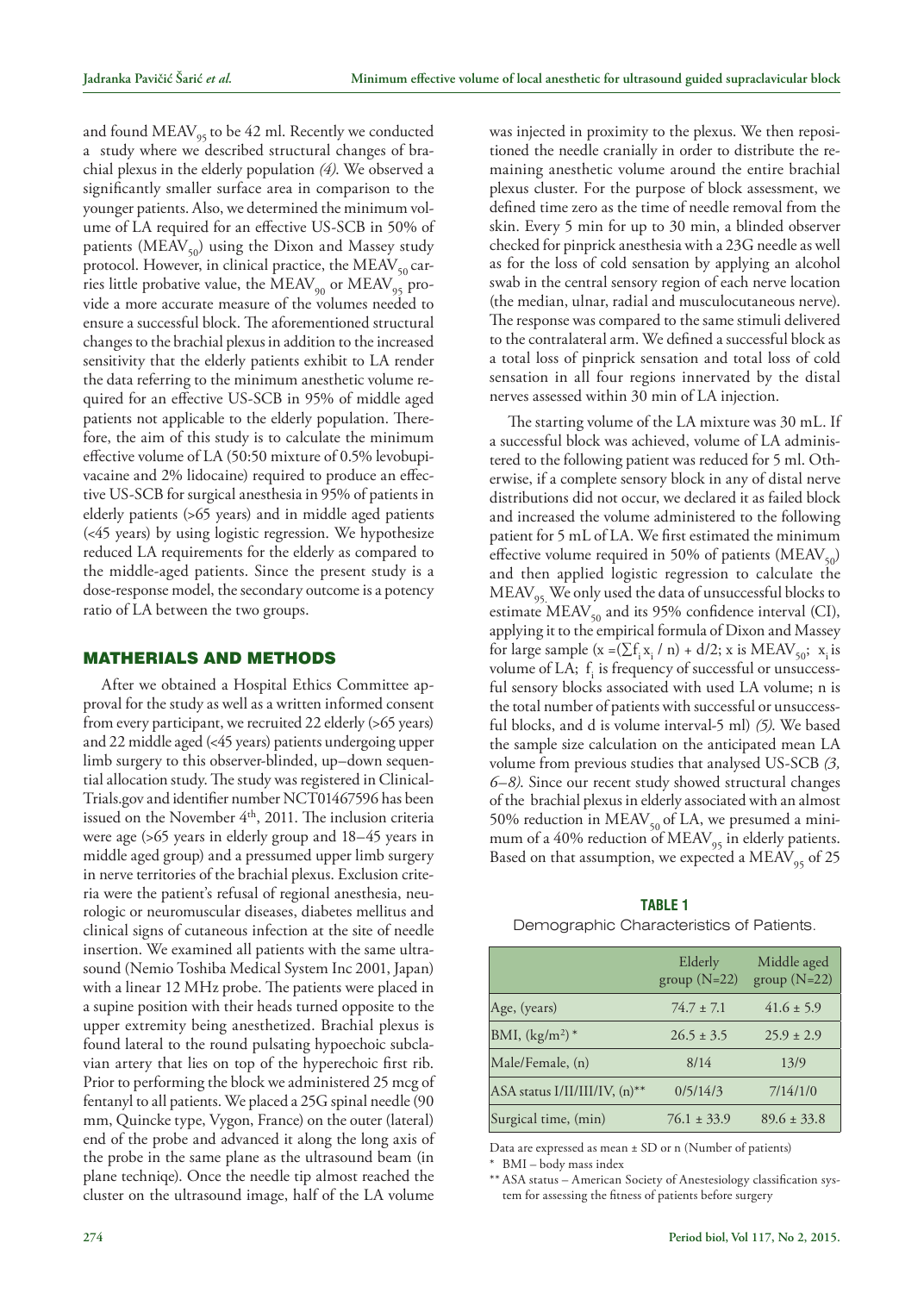ml (i.e. 40% of 42 ml from Duggan' study) with an estimated SD of 10 ml. Such volume difference is also clinically significant (effect size, d=0.6). A probability level of 0.001 and power of 0.90 yielded a sample size of at least 21 patients for each tested group. We performed all calculations using the Minitab 15 statistical software.

### **RESULTS**

Twenty-two patients in each group completed the study protocol*.* We achieved an appropriate ultrasound visualization of the brachial plexus at the first rib for all patients. The study group baseline characteristics are shown in Table 1. The sequence of successful and unsuc-



**Figure 1.** *Up-and-down sequences of US-SCB in elderly group*

*Figure 1 presents step-up/step-down sequence model where the local anesthetic volume for the following patient is determined by the outcome of previous block. The starting volume was 30 ml. In the case of block failure, the volume was increased by 5 mL whereas after successful block, the volume was reduced by 5 mL. The calculated effective volume for US-SCB in 95% of patients (MEAV95) is 16.49 mL.*



**Figure 2.** *Up-and-down sequences of US-SCB in middle aged group Figure 2 presents step-up/step-down sequence model where the local anesthetic volume for the following patient is determined by the outcome of previous block. The starting volume was 30 ml. In the case of block failure, the volume was increased by 5 mL whereas after successful block, the volume was reduced by 5 mL. The calculated effective volume for US-SCB in 95% of patients (MEAV95) is 44.52 mL.*

cessful US-SCB in elderly group is presented in Figure 1. The same data for the middle-aged group are shown in Figure 2. We calculated effective volumes of 16.49 mL (95% CI, 12.23 – 20.75 mL) and 44.52 mL (95% CI, 19.05 – 69.99 mL) for US-SCB in 95% of patients in the study group and in the middle aged group, resepctively. A potency ratio of local anesthetics between the middle aged and the elderly is 2.69 (95% CI 2.13 to 3.44). The administered volumes ranged from 30 to 5 mLfor the elderly group, while the administered volumes ranged from 35 to 10 mL in the middle-aged group. Nine patients in the elderly group had a failed block. Ten patients in the middle-aged group had a failed block.

#### **DISCUSSION**

In the present study we demonstrated that the calculated minimum effective LA volume required to produce an effective US-SCB in 95% of patients is 16 mL for the elderly and 44 mL for the middle-aged patients thus supporting our hypothesis of a reduced LA volume required for US-SCB in the elderly. We found that the elderly required an approximately two and half times smaller volume of LA mixture for an effective US-SCB in 95% patients in comparison to the  $MEAV_{95}$  determined for the middle aged population. On one hand, these results might be explained by the morphological changes of peripheral nerves due to aging, and on the other hand by increased sensitivity of the elderly to LA agents. Aging related structural changes of brachial plexus in supraclavicular region were assessed by measuring the cross sectional surface area as high-resolution sonography appears to be accurate and previously validated tool for the assessment and mapping of the brachial plexus *(6, 9–12)*. The brachial plexus surface area of the elderly patients, as measured at the first rib, is approximately two times smaller than the brachial plexus surface area of the middle aged patients, measured at the same site. We attribute the difference to global involutive changes of the peripheral nervous system that affect brachial plexus as well. Since the area to be blocked was two times smaller in comparison to the middle aged population, we assume that the LA requirements are reduced for elderly patients. Furthermore, the present study explored the dose-response relationship of LA according to different age of patients and we report a potency ratio of 2.69 indicating that LA requirements in middle age are greater by a factor of 2.69. Therefore, a dramatically stronger effect of LA is observed in elderly patients as LA requirements for effective sensory blockade are two and half times lower.

The present study might have some limitations. To date, the majority of published dose-finding studies have focused exclusively on  $MEAV_{50}$  and relied on the Dixon and Massey up-down method *(3, 13–16).* Historically, the up and down methods were employed to investigate the concentration of inhaled anesthetic agents required to